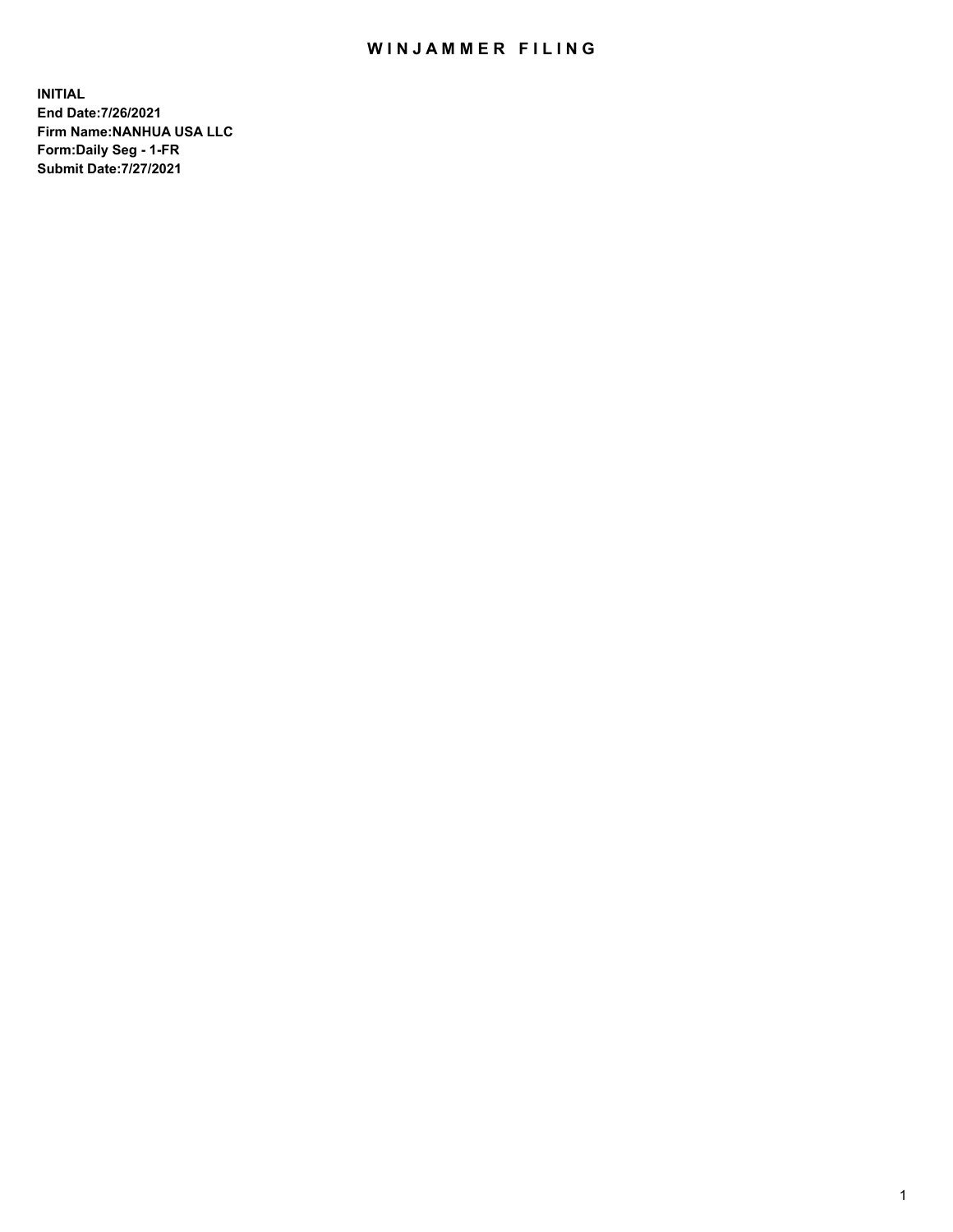## **INITIAL End Date:7/26/2021 Firm Name:NANHUA USA LLC Form:Daily Seg - 1-FR Submit Date:7/27/2021 Daily Segregation - Cover Page**

Name of Company **NANHUA USA LLC** [0010] Contact Name **Tracy Yuan** [0040] Contact Phone Number **+1 (312) 526-3930** [0060] Contact Email Address **tracy.yuan@nanhua-usa.com** [0065] FCM's Customer Segregated Funds Residual Interest Target (choose one): a. Minimum dollar amount: ; or **3,500,000** [8930] b. Minimum percentage of customer segregated funds required:% ; or **0** [8940] c. Dollar amount range between:and; or **0** [8950] **0** [8951] d. Percentage range of customer segregated funds required between:% and%. **0** [8960] **0** [8961] FCM's Customer Secured Amount Funds Residual Interest Target (choose one): a. Minimum dollar amount: ; or **100,000** [8970] b. Minimum percentage of customer secured funds required:% ; or **0** [8980] c. Dollar amount range between:and; or **0** [8990] **0** [8991] d. Percentage range of customer secured funds required between:% and%. **0** [9000] **0** [9001] FCM's Cleared Swaps Customer Collateral Residual Interest Target (choose one): a. Minimum dollar amount: ; or **0** [9010] b. Minimum percentage of cleared swaps customer collateral required:% ; or **0** [9020] c. Dollar amount range between:and; or **0** [9030] **0** [9031]

d. Percentage range of cleared swaps customer collateral required between:% and%. **0** [9040] **0** [9041]

Attach supporting documents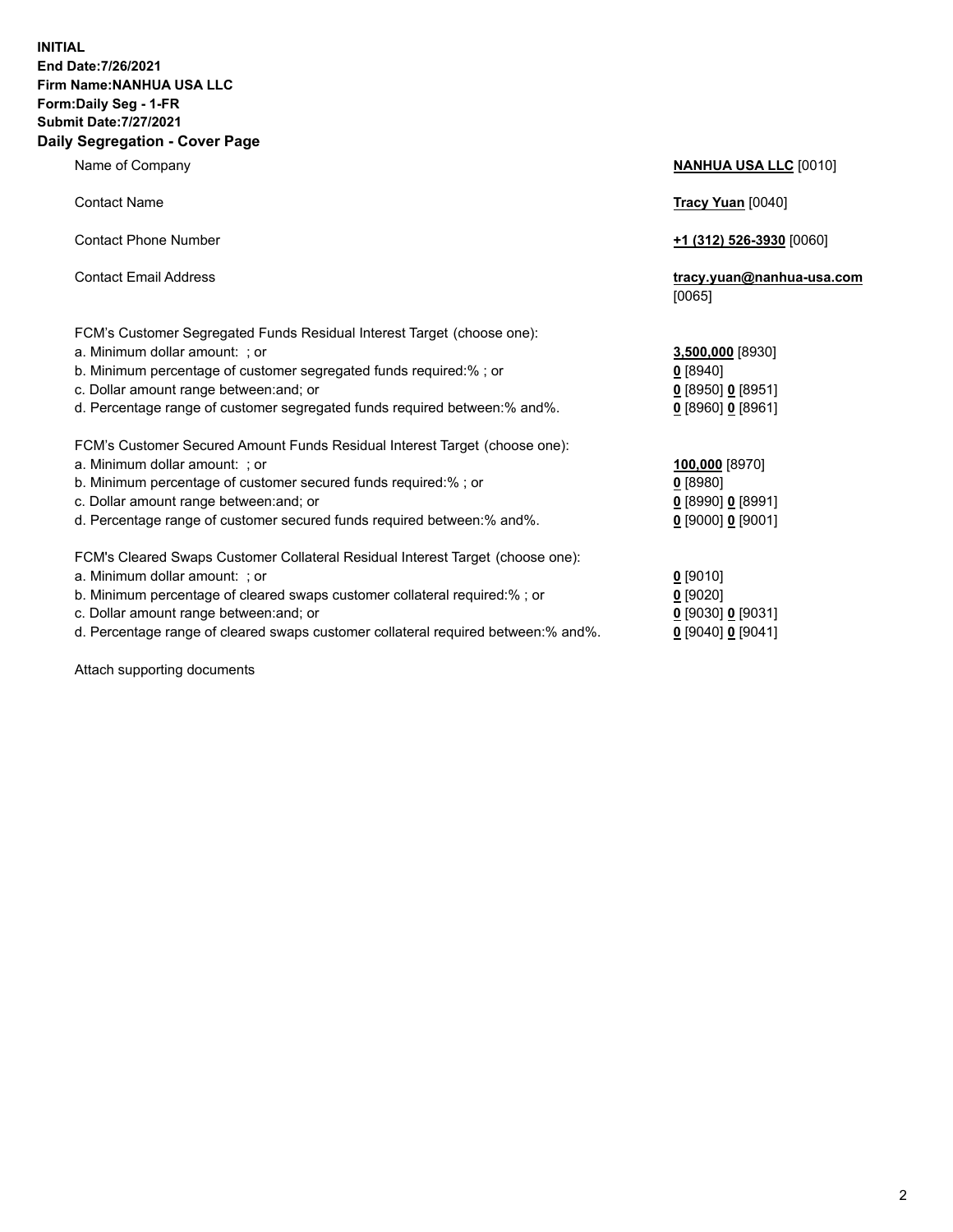**INITIAL End Date:7/26/2021 Firm Name:NANHUA USA LLC Form:Daily Seg - 1-FR Submit Date:7/27/2021**

## **Daily Segregation - Secured Amounts**

|                | Foreign Futures and Foreign Options Secured Amounts                                         |                           |
|----------------|---------------------------------------------------------------------------------------------|---------------------------|
|                | Amount required to be set aside pursuant to law, rule or regulation of a foreign            | 0[5605]                   |
|                | government or a rule of a self-regulatory organization authorized thereunder                |                           |
| $\mathbf{1}$ . | Net ledger balance - Foreign Futures and Foreign Option Trading - All Customers             |                           |
|                | A. Cash                                                                                     | 59,135 [5615]             |
| 2.             | B. Securities (at market)                                                                   | $0$ [5617]                |
|                | Net unrealized profit (loss) in open futures contracts traded on a foreign board of trade   | $0$ [5625]                |
| 3.             | Exchange traded options                                                                     |                           |
|                | A. Market value of open option contracts purchased on a foreign board of trade              | $0$ [5635]                |
|                | B. Market value of open contracts granted (sold) on a foreign board of trade                | $0$ [5637]                |
| 4.             | Net equity (deficit) (add lines 1. 2. and 3.)                                               | 59,135 [5645]             |
| 5.             | Account liquidating to a deficit and account with a debit balances - gross amount           | $0$ [5651]                |
|                | Less: amount offset by customer owned securities                                            | 0 [5652] 0 [5654]         |
| 6              | Amount required to be set aside as the secured amount - Net Liquidating Equity              | 59,135 [5655]             |
|                | Method (add lines 4 and 5)                                                                  |                           |
| 7.             | Greater of amount required to be set aside pursuant to foreign jurisdiction (above) or line | 59,135 [5660]             |
|                | 6.                                                                                          |                           |
|                | FUNDS DEPOSITED IN SEPARATE REGULATION 30.7 ACCOUNTS                                        |                           |
| $\mathbf{1}$ . | Cash in Banks                                                                               |                           |
|                | A. Banks located in the United States                                                       | 412,193 [5700]            |
|                | B. Other banks qualified under Regulation 30.7                                              | 0 [5720] 412,193 [5730]   |
| 2.             | Securities                                                                                  |                           |
|                | A. In safekeeping with banks located in the United States                                   | $0$ [5740]                |
|                | B. In safekeeping with other banks qualified under Regulation 30.7                          | 0 [5760] 0 [5770]         |
| 3.             | Equities with registered futures commission merchants                                       |                           |
|                | A. Cash                                                                                     | $0$ [5780]                |
|                | <b>B.</b> Securities                                                                        | $0$ [5790]                |
|                | C. Unrealized gain (loss) on open futures contracts                                         | $0$ [5800]                |
|                | D. Value of long option contracts                                                           | $0$ [5810]                |
|                | E. Value of short option contracts                                                          | 0 [5815] 0 [5820]         |
| 4.             | Amounts held by clearing organizations of foreign boards of trade                           |                           |
|                | A. Cash                                                                                     | $0$ [5840]                |
|                | <b>B.</b> Securities                                                                        | $0$ [5850]                |
|                | C. Amount due to (from) clearing organization - daily variation                             | $0$ [5860]                |
|                | D. Value of long option contracts                                                           | $0$ [5870]                |
|                | E. Value of short option contracts                                                          | 0 [5875] 0 [5880]         |
| 5.             | Amounts held by member of foreign boards of trade                                           |                           |
|                | A. Cash                                                                                     | $0$ [5900]                |
|                | <b>B.</b> Securities                                                                        | $0$ [5910]                |
|                | C. Unrealized gain (loss) on open futures contracts                                         | $0$ [5920]                |
|                | D. Value of long option contracts                                                           | $0$ [5930]                |
|                | E. Value of short option contracts                                                          | 0 [5935] 0 [5940]         |
| 6.             | Amounts with other depositories designated by a foreign board of trade                      | $0$ [5960]                |
| 7.             | Segregated funds on hand                                                                    | $0$ [5965]                |
| 8.             | Total funds in separate section 30.7 accounts                                               | 412,193 <sub>[5970]</sub> |
| 9.             | Excess (deficiency) Set Aside for Secured Amount (subtract line 7 Secured Statement         | 353,058 [5680]            |
|                | Page 1 from Line 8)                                                                         |                           |
| 10.            | Management Target Amount for Excess funds in separate section 30.7 accounts                 | 100,000 [5980]            |
| 11.            | Excess (deficiency) funds in separate 30.7 accounts over (under) Management Target          | <b>253,058</b> [5985]     |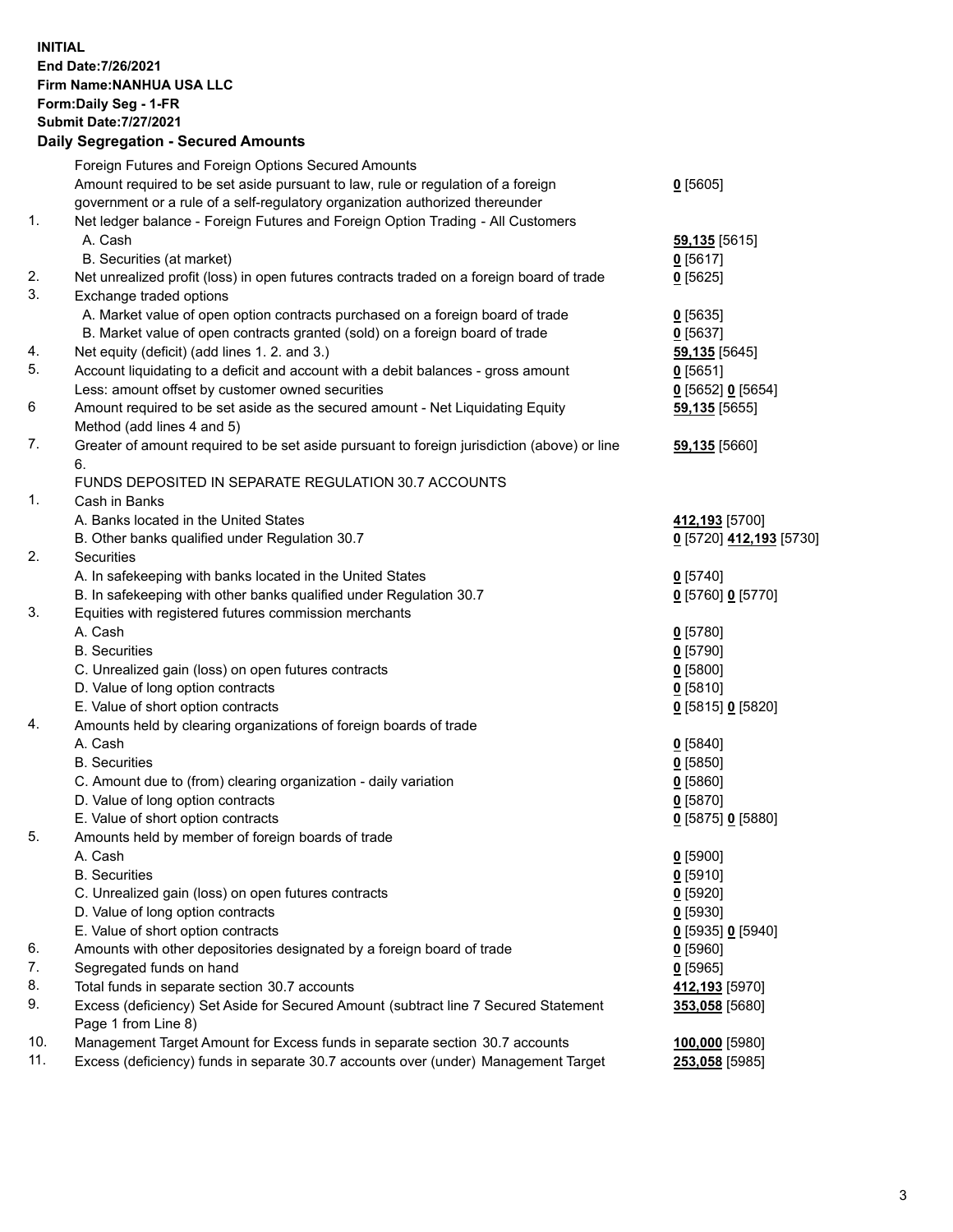**INITIAL End Date:7/26/2021 Firm Name:NANHUA USA LLC Form:Daily Seg - 1-FR Submit Date:7/27/2021 Daily Segregation - Segregation Statement** SEGREGATION REQUIREMENTS (Section 4d(2) of the CEAct) 1. Net ledger balance A. Cash **122,232,433** [5000] B. Securities (at market) **0** [5010] 2. Net unrealized profit (loss) in open futures contracts traded on a contract market **883,135** [5020] 3. Exchange traded options A. Market value of open option contracts purchased on a contract market **239,403** [5030] B. Market value of open option contracts granted (sold) on a contract market **-1,555,745** [5040] 4. Net Equity (deficit) (add lines 1, 2, and 3) **121,799,226** [5050] 5. Accounts liquidating to a deficit and accounts with debit balances - gross amount **0** [5060] Less: amount offset by customer owned securities **0** [5070] **0** [5080] 6. Amount required to be segregated (add lines 4 and 5) **121,799,226** [5090] FUNDS IN SEGREGATED ACCOUNTS 7. Deposited in segregated funds bank accounts A. Cash **8,611,104** [5100] B. Securities representing investment of customers' funds (at market) **0** [5110] C. Securities held for particular customers or option customers in lieu of cash (at market) **0** [5120] 8. Margins on deposit with derivatives clearing organizations of contract markets A. Cash **125,936,956** [5130] B. Securities representing investment of customers' funds (at market) **0** [5140] C. Securities held for particular customers or option customers in lieu of cash (at market) **0** [5150] 9. Net settlement from (to) derivatives clearing organizations of contract markets **-96,159** [5160] 10. Exchange traded options A. Value of open long option contracts **239,403** [5170] B. Value of open short option contracts **-1,555,745** [5180] 11. Net equities with other FCMs A. Net liquidating equity **0** [5190] B. Securities representing investment of customers' funds (at market) **0** [5200] C. Securities held for particular customers or option customers in lieu of cash (at market) **0** [5210] 12. Segregated funds on hand **0** [5215] 13. Total amount in segregation (add lines 7 through 12) **133,135,559** [5220] 14. Excess (deficiency) funds in segregation (subtract line 6 from line 13) **11,336,333** [5230] 15. Management Target Amount for Excess funds in segregation **3,500,000** [5240] 16. Excess (deficiency) funds in segregation over (under) Management Target Amount Excess **7,836,333** [5250]